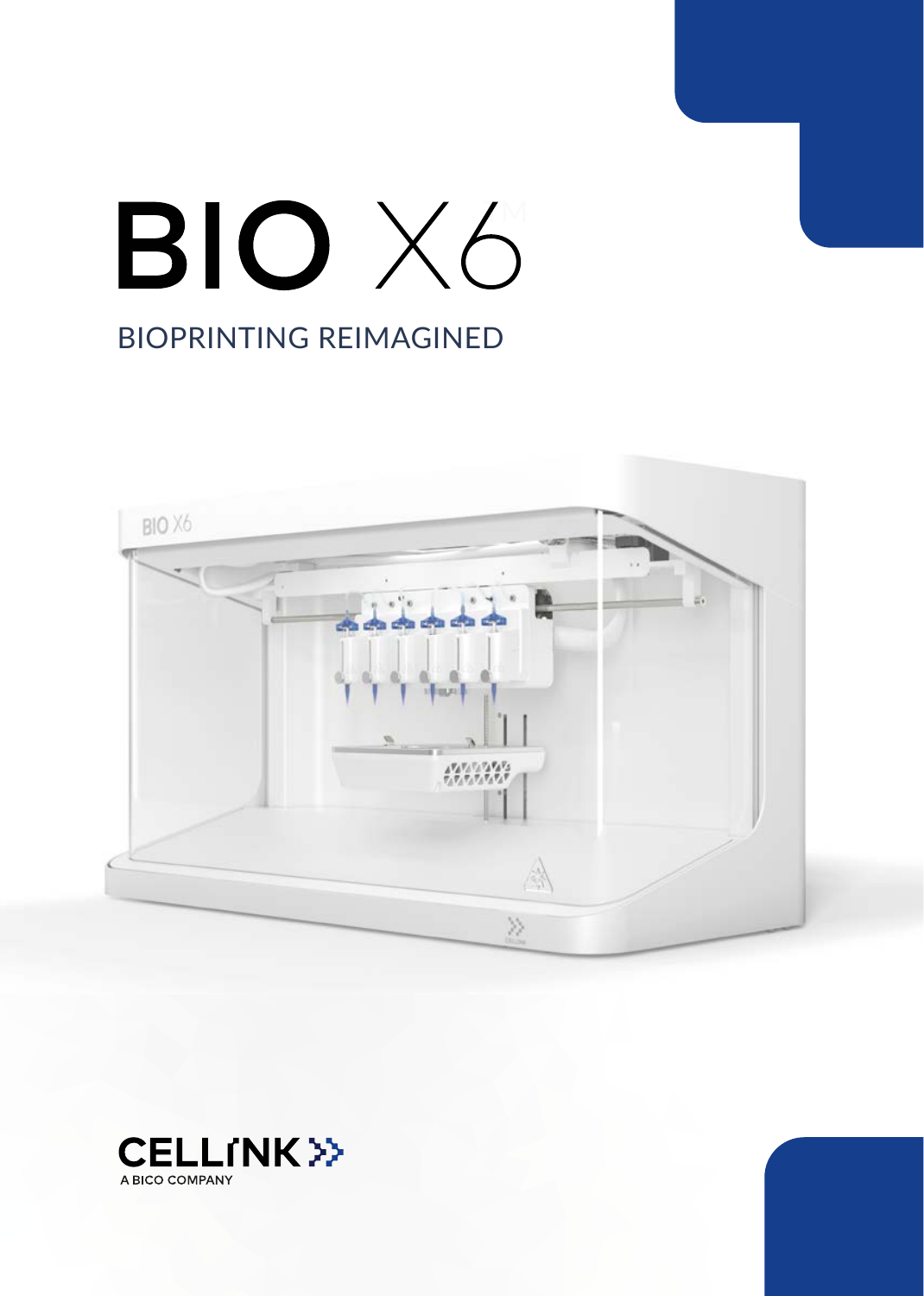4 UV modules ( 365 nm, 405 nm, 485 nm, 520 nm )

Vertical motorized door to maintain sterility

Oil-free internal compressor capable of up to 200 kPa









Clean chamber **Temperature control** ( Temperature control  $\left(\begin{matrix} \frac{1}{\sqrt{1-\frac{1}{2}}}\sqrt{\frac{1}{\sqrt{1-\frac{1}{2}}}} & \frac{1}{\sqrt{1-\frac{1}{2}}}\sqrt{\frac{1}{\sqrt{1-\frac{1}{2}}}} & \frac{1}{\sqrt{1-\frac{1}{2}}}\sqrt{\frac{1}{\sqrt{1-\frac{1}{2}}}} & \frac{1}{\sqrt{1-\frac{1}{2}}}\sqrt{\frac{1}{\sqrt{1-\frac{1}{2}}}} & \frac{1}{\sqrt{1-\frac$ 



Clean chamber technology powered by dual HEPA filters

# Introducing the BIO X6™ 3D Bioprinter

Designed to help you push past research boundaries and create the future of medicine.

> Temperature controlled printbed from 4°C to 60°C

Contactless nozzle calibration



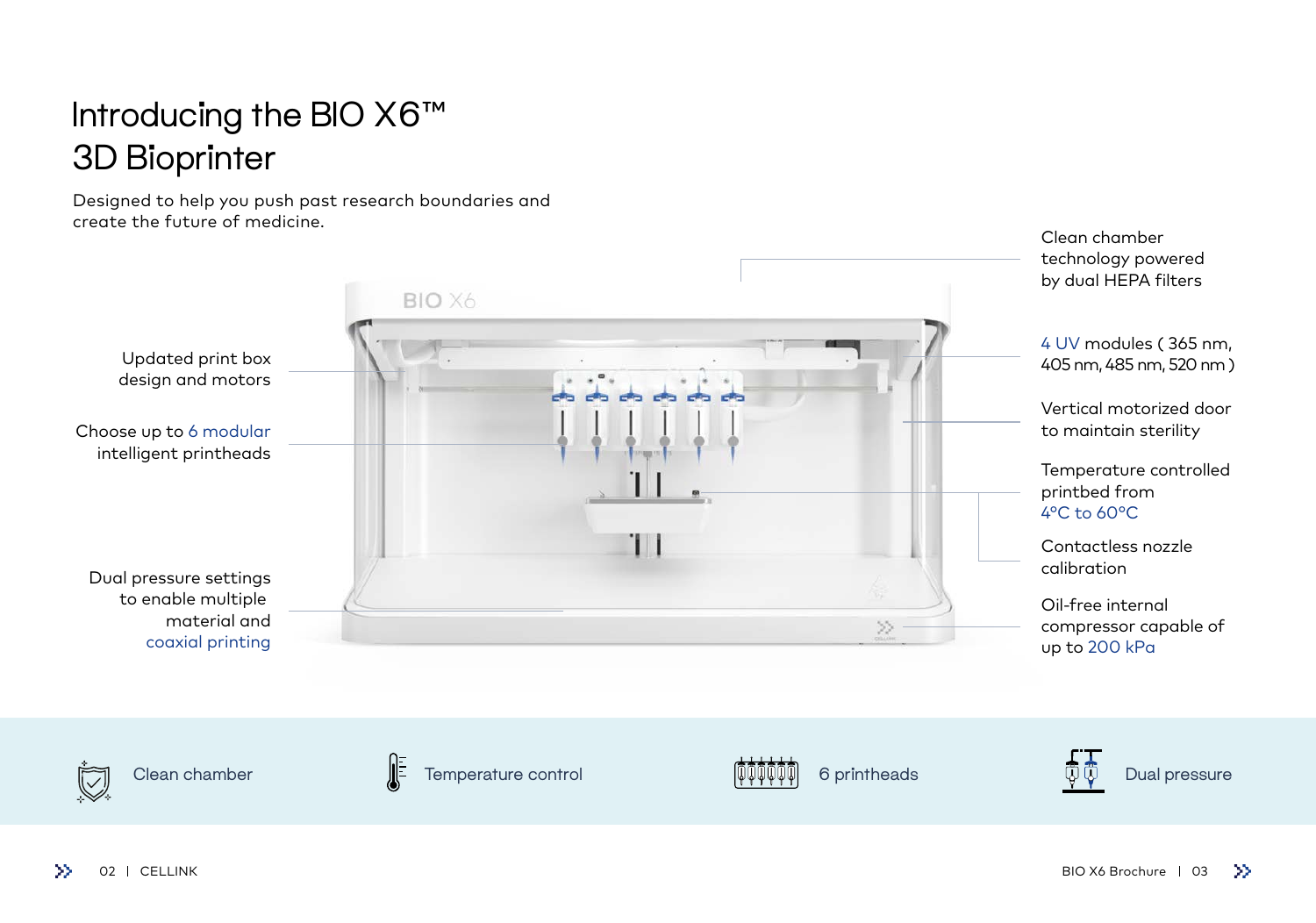Increase complexity and throughput across application areas by leveraging 6 printheads. Work with a wider range of materials, cell types and printing modalities to take your bioprinting worfklows to the next level.



This printhead makes it possible to print collagen-based bioinks and other bioinks that require precise temperature control.

### Temperature-controlled Printhead | Temp: 4°C - 65°C

### Syringe Pump Printhead



Enables you to have better control of the bioink extrusion process by controlling the flow rate and deposited volume, no matter the viscosity.





# **Intelligent** interchangeable printheads

The inkjet technology allows for a high printing speed with precision. It can print a wide range of low- and medium-viscosity bioinks as well as offering heat control.



### Electromagnetic Droplet Printhead | Temp: 65°C

An HD camera tool to give high-precision video feedback. It is also a good way of keeping track of the printing process to ensure quality.

### HD Camera Toolhead

If the integrated photocuring modules are not what you seek, the photocuring toolhead can be attached to have better control over the crosslinking area, particularly when bioprinting in 96-well plates.

### Photocuring Toolhead



The pneumatic printhead is air pressure controlled and capable of extruding a wide range of high and low viscosity materials. It is available in both 3 mL and 10 mL.

#### Pneumatic Printhead | Temp: Up to 65°C

Print with synthetic polymers like PCL, PLA and PLGA for increased biomimicry and complexity.







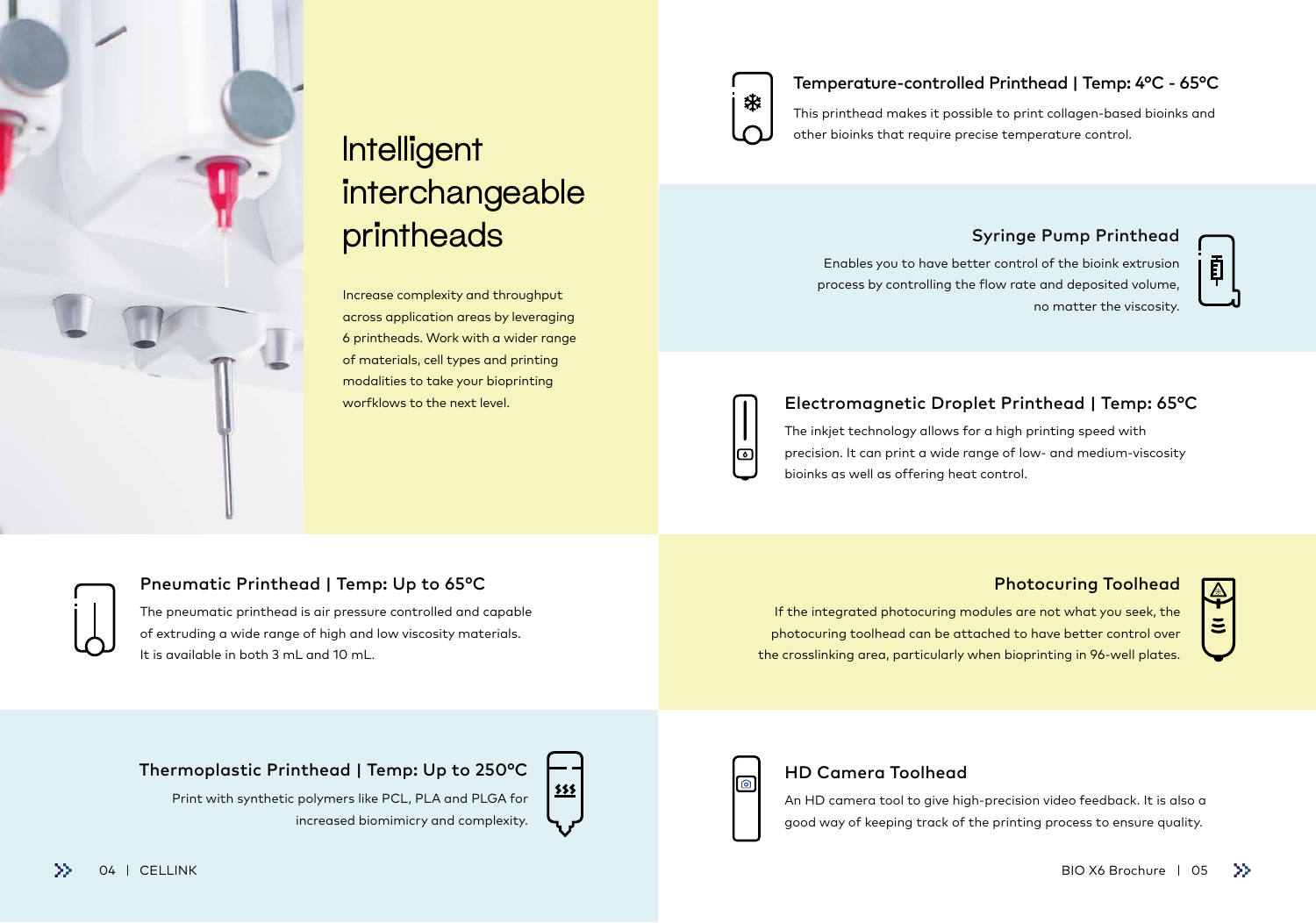## DNA Studio – the most powerful bioprinting software

More features to leverage, easier to use.

With a wireless tablet interface, the BIO X6 comes with the revitalized DNA Studio onboard. With advanced features, like compatibility with multiple STL files, contactless autocalibration, droplet in droplet printing, custom material profiles and easy layer switching, the BIO X6 lowers the barriers to advanced bioprinting.









# Push the boundaries with coaxial printing

With independent pressure regulators, coaxial printing can be enabled with just the tap of a finger. Promote vascularization by printing perfusable channels with a coaxial nozzle.

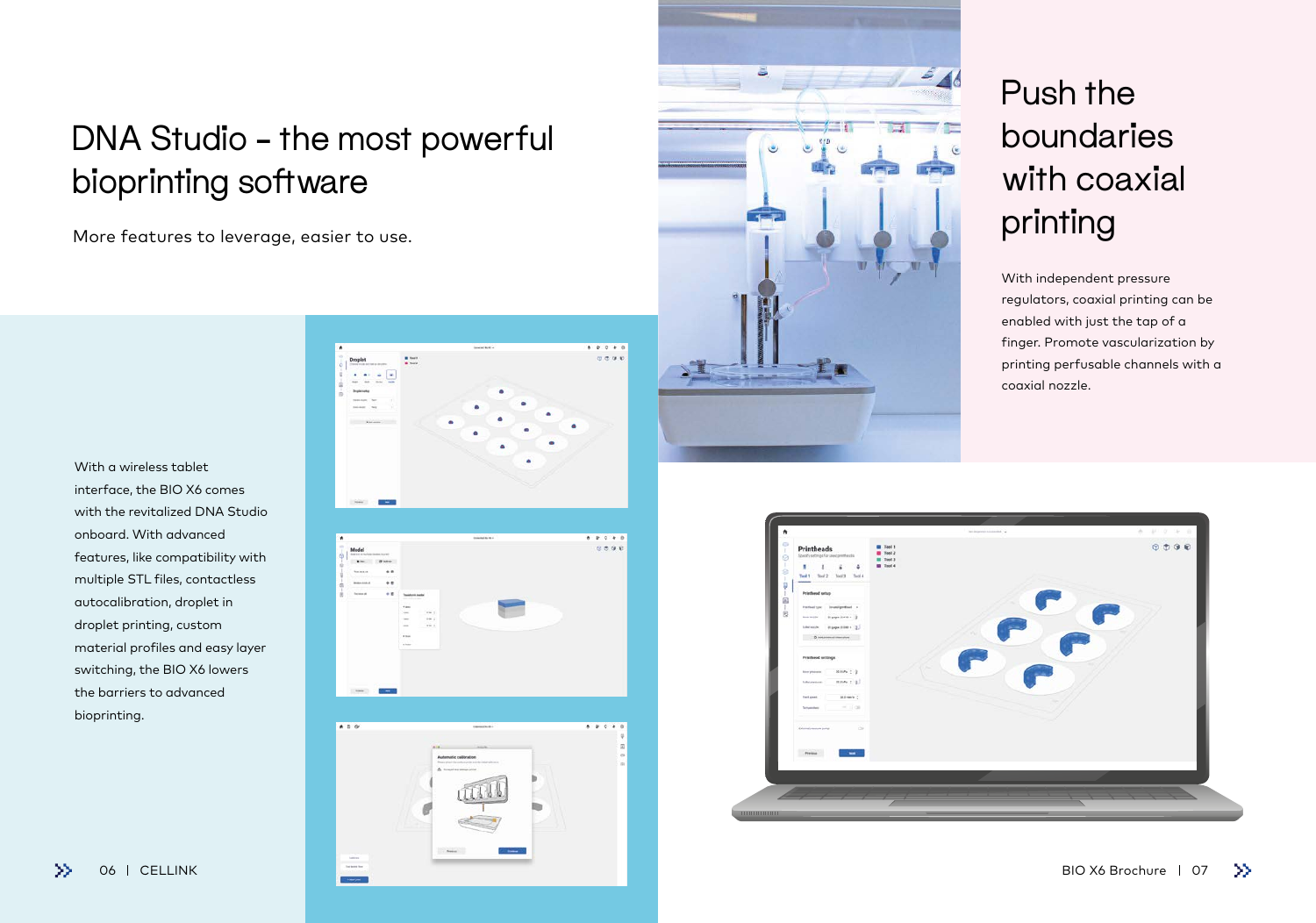## Strengthen your workflows across key application areas

# Printing with CELLINK

All your biomaterial needs in one place.

With larger print volumes possible, take food production to the next level. See what types of constructs can be created as part of this paradigm shift.

#### Food Production



We are a one-stop shop for all your bioprinting needs. Select from a wide range of biomaterials, from buildings blocks for bioink development to tissue-specific bioinks. As a leader in bioprinting, we understand your material needs may vary depending on your research. We work tirelessly to provide end-to-end biomaterial solutions at publication quality. We handpick every vendor and rigorously quality check our raw materials to ensure issue-free printing and the highest possible cell viability.

ord CELLINK BIO X6 Brochure 1 09

 $\gg$ 

Whether you are bioprinting mini livers or full-scale skin models, the BIO X6 is the premier solution for regenerative medicine. Emphasizing cellular viability, the BIO X6 was designed to be the pinnacle of sterility and cell-friendly printing.

#### Regenerative Medicine



Effortlessly create robust 3D cell and co-culture models to be treated with drugs for downstream analysis.

### **Material Science**





With 6 printheads, easily construct tumoroids in a high-throughput manner for comprehensive work on cancer biology.



 $\sum_{i=1}^{n}$ 

Develop the next breakthrough in material research through effortless printing and multiple crosslinking modalities.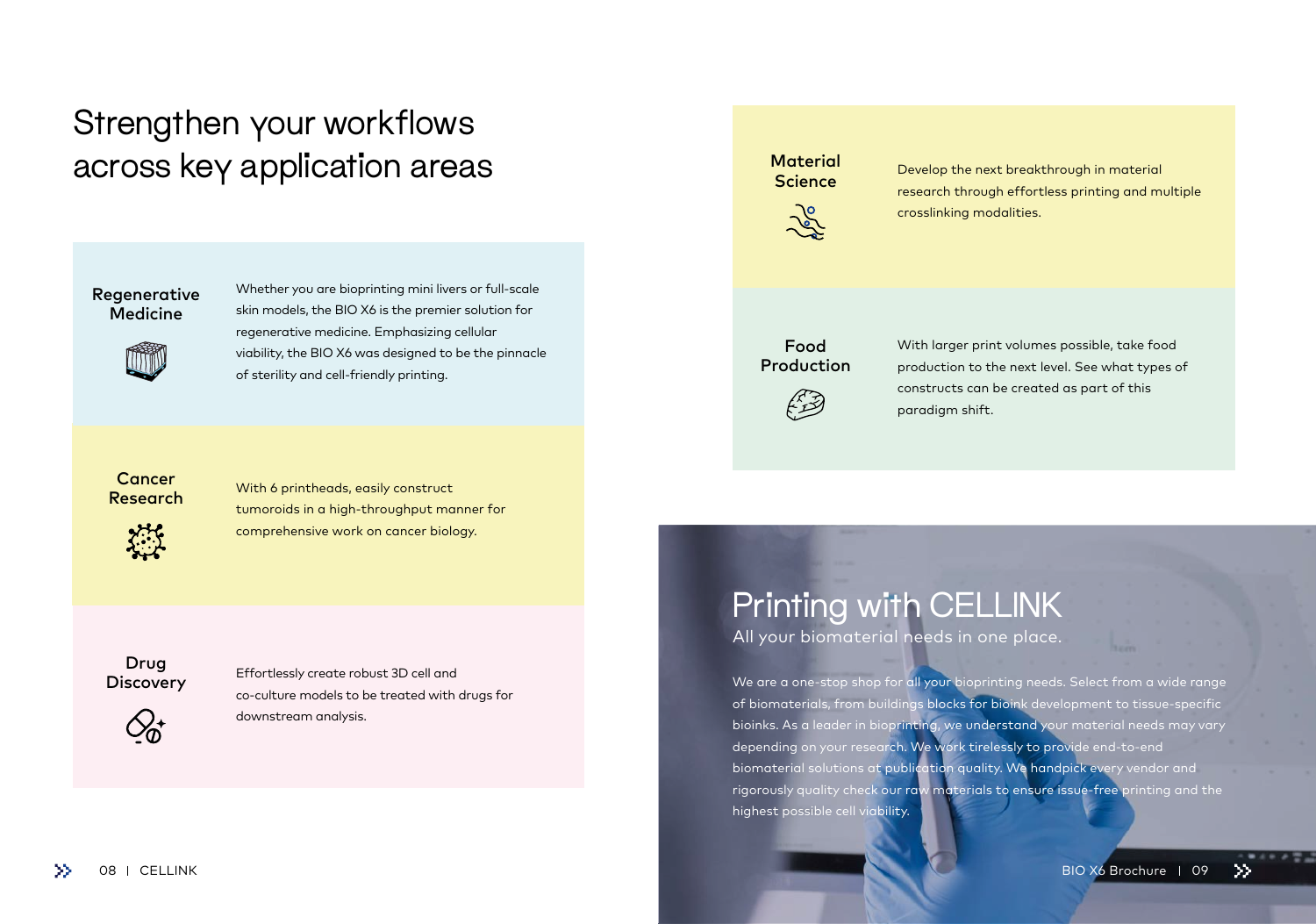## Technical specifications

Outer dimensions (LxWxH), mm Weight Build volume, mm Resolution XY, μm 1 Layer resolution, μm 1 Pressure range (internal pump), kPa Pressure range (external air supply), kP No. of printhead slots 6 Photocuring sources (built-in), nm Printbed temperature range, °C Printhead temperature range, °C Filter class, chamber airflow UV sterilization Calibration options User interface Desktop application compatibility Connectivity Supported file formats, software Power input Fuse 250VAC F6 3A Structure Build surface compatibility

|   | 850x400x500                                   |
|---|-----------------------------------------------|
|   | 47.4 kg (104.5 lb)                            |
|   | 128×90×90                                     |
|   | Multi-well plates, petri dishes, glass slides |
|   | 1                                             |
|   | 1                                             |
|   | $1 - 200$                                     |
| a | 1-700                                         |
|   | 6                                             |
|   | 365, 405, 485, 520                            |
|   | 4-65                                          |
|   | 4-250 (printhead specific)                    |
|   | 2 HEPA 14                                     |
|   | UV-C (287 nm), 30 mW output                   |
|   | Manual and automatic (ultrasonic based)       |
|   | Tablet or computer                            |
|   | Windows, Mac OS                               |
|   | USB storage, Ethernet connection, Wi-Fi       |
|   | .gcode, .stl, .amf, .3mf                      |
|   | 100-240V, 50-60Hz, 600W                       |
|   | 250VAC F63A                                   |
|   | Powder-coated, aluminum frame                 |
|   |                                               |

### The best support in the industry

CELLINK's global team of application specialists are ready to provide support when you need it. With multiple support packages available to meet your needs, rest assured you are not alone on this journey. A member of our team can reach out within hours of receiving your request. We are happy to work by phone, over email, through video chat and on-site to perform installations, repairs and preventative maintenance or application support.



Whether you are developing tumor models, exploring stem cell pluripotency or organ regeneration, CELLINK has you covered. CELLINK is creating the future of health as part of BICO, the world's leading bioconvergence company. At the forefront of the bioprinting industry, CELLINK aims to alleviate organ donor shortage with biofabricated transplantable organs and remains committed to reducing our dependence on animal testing and increasing efficiencies in drug development with more physiologically relevant bioprinted organ models. Learn more at cellink.com.

### About CELLINK